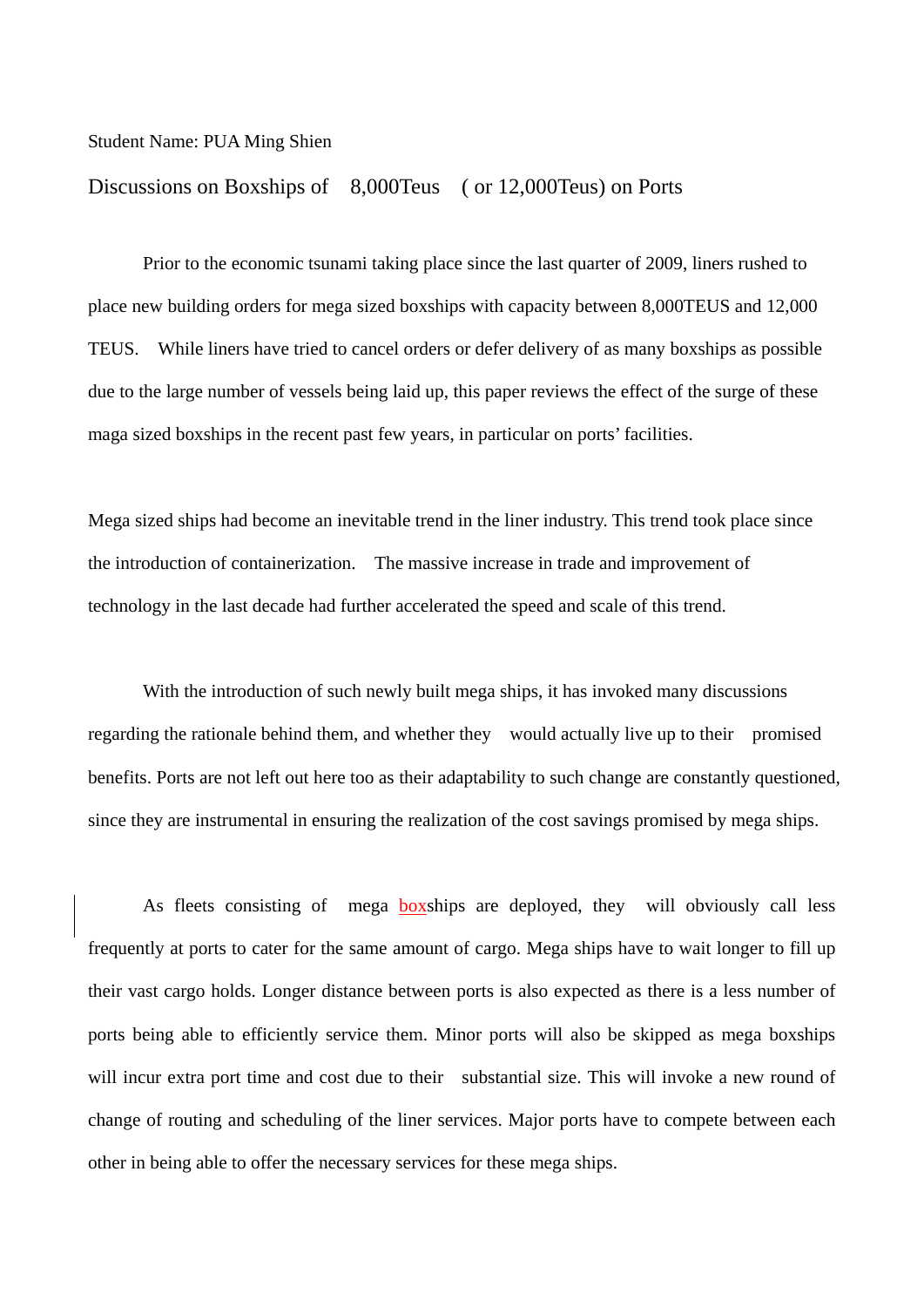Another important implication is that the increase in sizes from 8000TEUs to 12000TEUs is not a mere matter of doubling the capacity. This is because the megaboxships replaceolder generation ships aged 20-25 years. The ships that are being phased out of the market are that of 2000-3000TEUs. This will cause further strain on liners due to the surge in supply of ship space.. Major ports have to come out with strategies to attract shippers in concentrating their cargo in their vicinity.

 The cascade effect, where larger ships displacing smaller ships in their original routes, is happening worldwide. An across-the-board chain reaction is under way, as newly built 8000- 12000teu ships are pushing the previous 4000-8000teu ships down the hierarchy to shorter routes. Consequently the 4000-8000teu ships are pushing 2000-4000teu vessels down one level. At the lowest levels, the smallest vessels will be squeezed out, as they will no longer be economically viable. The feeder ports in feeder routes will have to be able to cater for these pushed down fleets, which inevitably will put stress on them to improve their infrastructure. In the end, both hub ports and feeder ports have to deal with much bigger ships than what they can handle currently.

 In this paper, the port of Hong Kong will be treated as a port of choice in the discussions below. Port of Hong Kong has traditionally been one of the busiest ports in the world. Not only is it the gateway of China to the outside world but is also a natural deep water port that mega vessels may enter without any dredging . This is because if a ship is large, only ports with sufficient water depth may let her enter. This proves to be a huge advantage as dredging is often a complicated and expensive project to run.

 One of the Hong Kong port's most significant constraints is that it is difficult to expand the terminal size. As mega ships require even more efficient operations, the limitations on the land side working area would result in congestion and even reduce efficiency. It is a very difficult and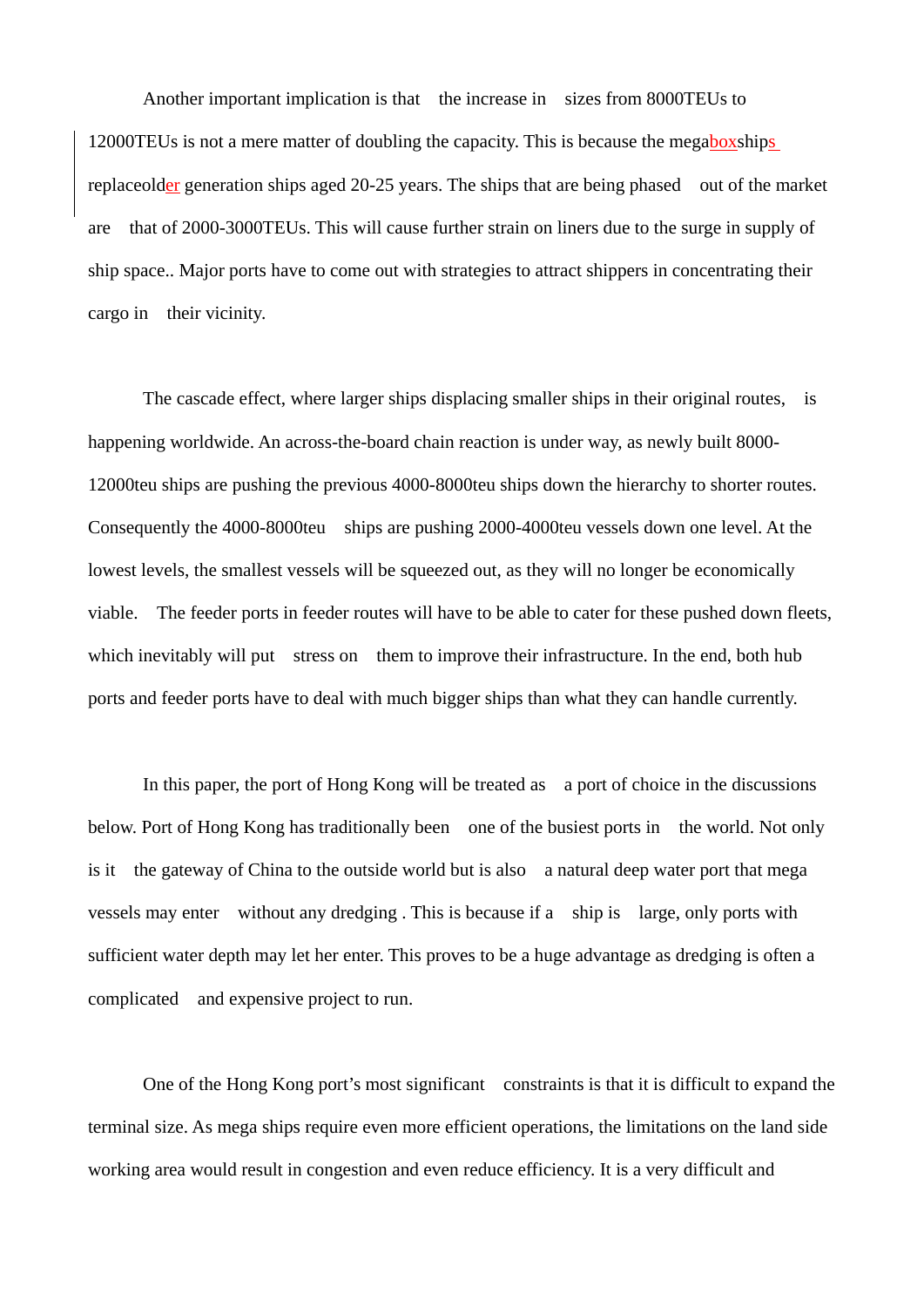expensive exercise for the terminals to acquire more land, either through buying new sites or reclaiming land, for their operations. The government of Hong Kong would also have to resolve conflicts between land for port use and for urban use as an increased traffic in the port will be a major source of congestion on the roads. The government would have to strike a balance act between serving mega ships and other interests.

For operators of mega ships, they would always consider reducing the number of port calls to cut time and cost. Therefore, Hong Kong has to increase its competitiveness, especially in attracting such ships to call in Hong Kong as the port of choice, rather than to other newly built China ports. An inter-modal link with China is crucial in attracting cargo to use Hong Kong as the port for inward/outward transportation gateway. If an efficient inter-modal link could be set-up with major cities in China. Hong Kong could be a better choice for mega ships despite fierce competition with mainland ports.

Inter-modal container movement demands inter-modal cooperation between various planning agencies, between different tiers of government and between the carriers, operators, shippers, customs, clearing agencies and providers of transport infrastructure. Therefore Hong Kong would have to seek the blessings of the Central China government before embarking on any meaningful change in the current inter-modal connections. That said, it would greatly increase Hong Kong's competitiveness in attracting mega ships visiting its terminal if the above mentioned is realized.

 The infrastructures that are needed to handle mega sized ships have to be upgraded For instance, the outreach of current cranes are inadequate to cater for the much wider mega vessels. Therefore, the lifting equipment has to be advanced. The speed of cranes in loading and reloading containers would also have to be increased to ensure the comparable port time could be achieved. Maybe it is now feasible to employ 3 cranes to serve one ship instead of 2 as the length of the ships has also been increased. Stowing and handling of containers have to be improved to avoid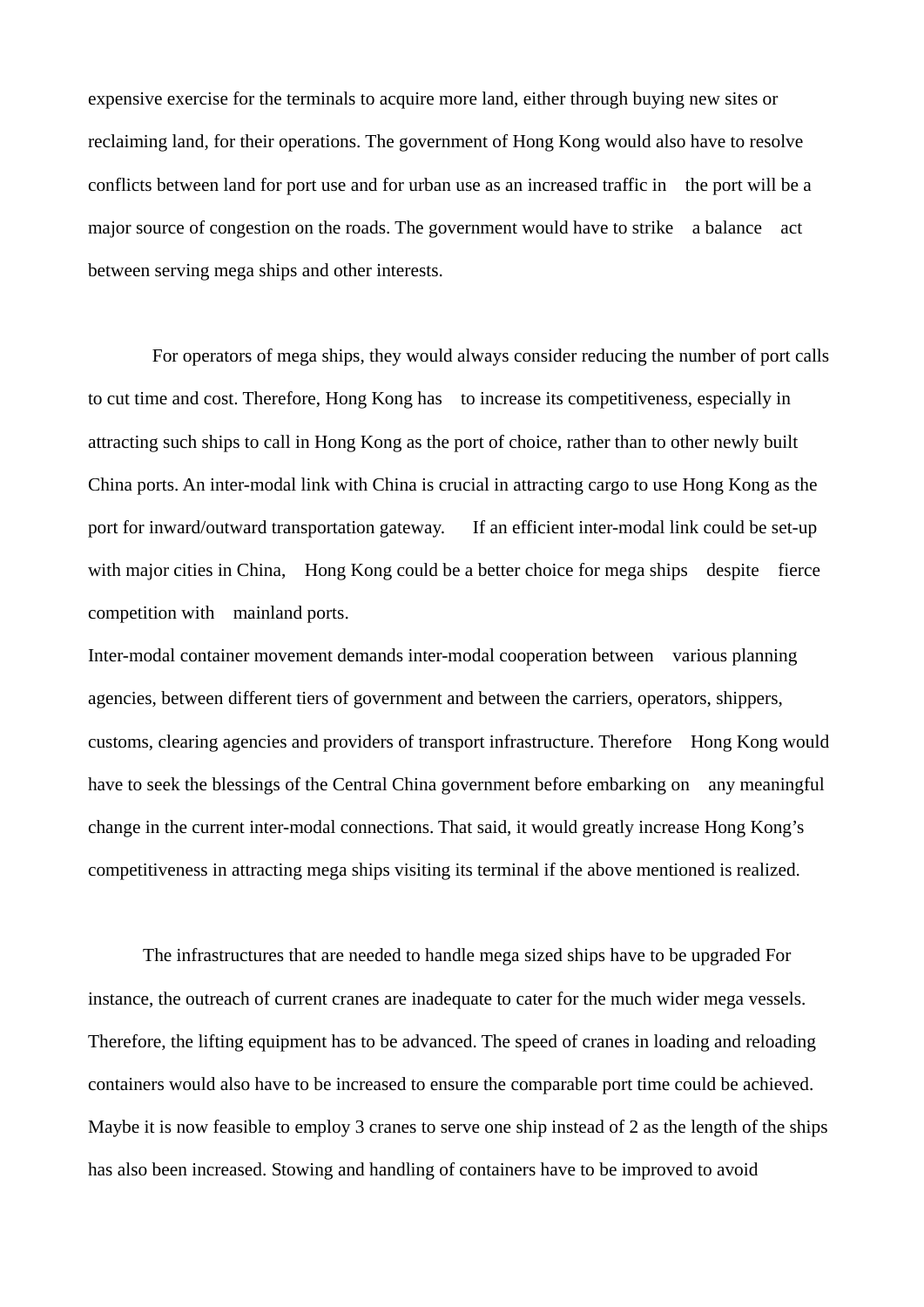congestion in the land side operations.

 There is a surge in safety measures employed in ports since the 911 terrorist attacks. It would be a potential bottleneck for mega ships, as the time needed to scan container boxes for dangerous or radioactive goods could take much longer time before they could leave the port. Hong Kong port would have to improve its speed in such scanning and searching without jeopardising the safety requirements stated by various international organizations. Investment in advanced detection and scanning technology and stream flow in inspection routines have to be implemented.

 Most of Hong Kong cargo is transshipment cargo, destined to be transported elsewhere. With mega vessels, it is now more difficult to ensure that such transshipment cargo could be efficiently transported to their final destination. An improved IT system would be needed to provide both carriers and shippers to acquire up to date information in monitoring the containers. The port of Hong Kong could cooperate in creating an integrated system to reduce such errors, thereby increasing the prospect of shippers and carriers selecting the port of Hong Kong.

 In conclusion, the emergence of mega ships will no doubt affect liners' routing strategy and also their demand for efficient port side services. In order to remain competitive, the port of Hong Kong will not only have to efficiently implement infrastructure that will meet liners' changing demand but also actively promote the advantages of the port of Hong Kong so as to attract shippers and operators to select Hong Kong as the port of their choice instead of other ports.. If Hong Kong could not stand up to the challenges posed by these mega size ships, it may lose its hub port advantage and be reduced to only a feeder port. It is hoped that more investment will be secured and suitable policies can be put in place for meeting these challenges so as to enable the Hong Kong port maintaining its status as one of the world's major hubs.